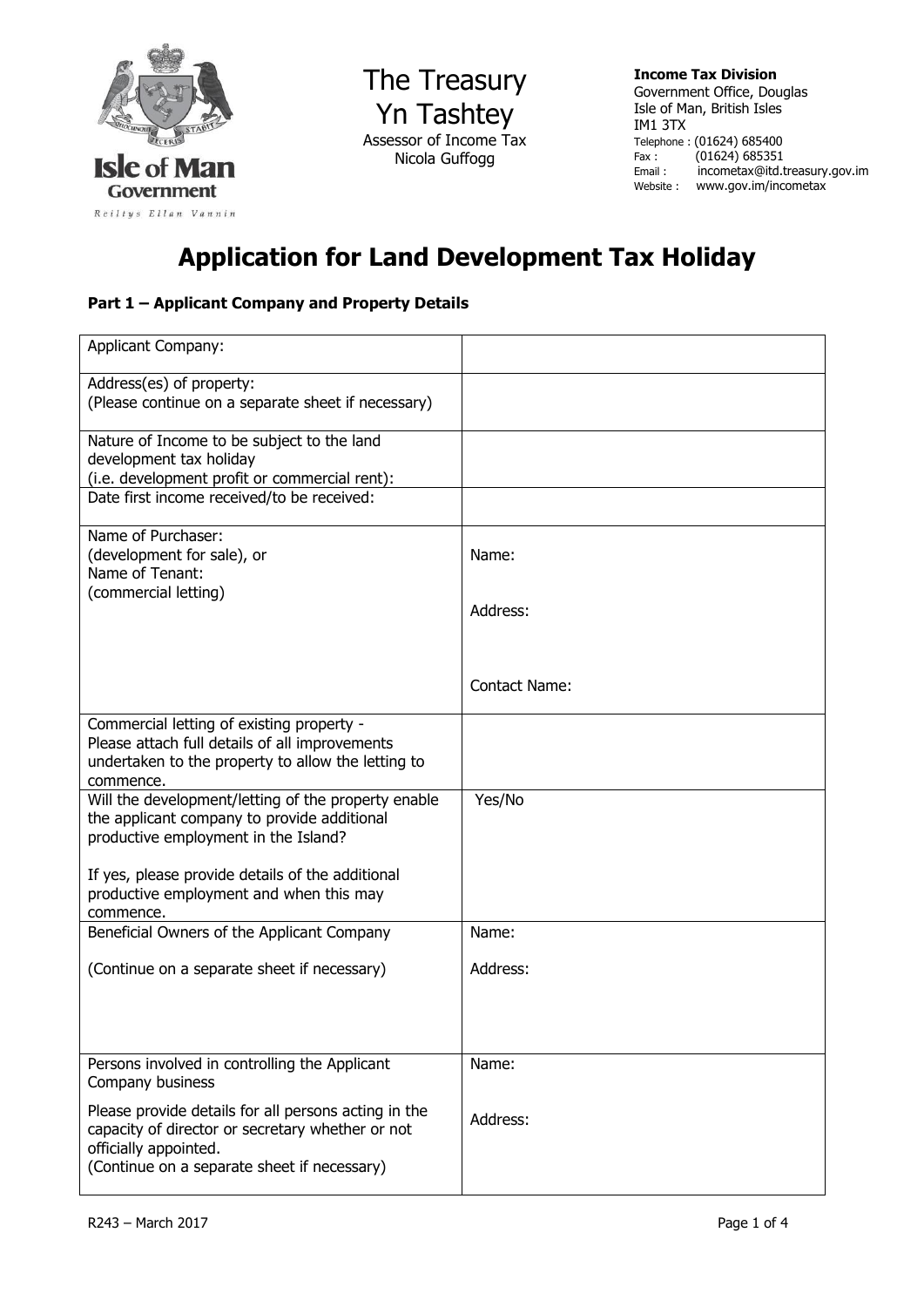|     | Part 2 - Eligible Business Criteria                                                                                                                                                                                                                                                                                                                                                                            | <b>Tick to</b><br>confirm/<br>declare |
|-----|----------------------------------------------------------------------------------------------------------------------------------------------------------------------------------------------------------------------------------------------------------------------------------------------------------------------------------------------------------------------------------------------------------------|---------------------------------------|
| 1.  | I confirm that I am duly authorised to make this application and that the company<br>is trading lawfully and is not operating in contravention of any statutory<br>requirement relating to its trade or business. The company's conduct (to the best<br>of my/our knowledge) is not detrimental to the environment of the Isle of Man,<br>nor is it likely to bring the Department into disrepute.             |                                       |
| 2.  | I am authorised by the company and hereby apply for the Land Development Tax<br>Holiday as described in Part 1 above.                                                                                                                                                                                                                                                                                          |                                       |
| 3.  | I declare that the information given in all parts of this application is correct.                                                                                                                                                                                                                                                                                                                              |                                       |
| 4.  | I declare that I have disclosed to the Assessor the beneficial owners of the<br>company in Part 1 of this application.                                                                                                                                                                                                                                                                                         |                                       |
| 5.  | I confirm that no person involved in control of the company:                                                                                                                                                                                                                                                                                                                                                   |                                       |
|     | i.<br>is disqualified from holding appointment as a director or a company<br>secretary anywhere in the world, or<br>is the subject of outstanding executions in the Island, or<br>ii.<br>iii.<br>has criminal convictions whether imposed by a court in the Island or<br>elsewhere for offences, which if committed in the Island are punishable<br>with custody, regardless of the sentence actually imposed. |                                       |
|     | **(In determining whether a person has criminal convictions, any conviction<br>which is spent for the purposes of the Rehabilitation of Offenders Act 2001 (or<br>would be had the conviction occurred in the Island) must be disregarded.)                                                                                                                                                                    |                                       |
| 6.  | I confirm that the business is based in the Island (i.e. a significant number of the<br>business transactions are conducted from premises on the Island and that some<br>or all of the persons employed or engaged by the business are Isle of Man staff.)                                                                                                                                                     |                                       |
| 7.  | I consent to confirmatory checks being made to establish that the company has<br>no outstanding statutory payments, such as ITIP, National Insurance, V.A.T and<br>other duties.                                                                                                                                                                                                                               |                                       |
| 8.  | I consent to the Assessor contacting the purchaser or tenant of the property as<br>necessary, to ensure that they comply with the "eligible business" and "additional<br>productive employment" requirements and I understand that they will be made<br>aware of this application as part of that process.                                                                                                     |                                       |
| 9.  | I give permission for this application and supporting information to be shared with<br>the Department of Economic Development if necessary, in order to confirm that<br>the company or the purchaser/tenant of the property meets the "eligible business"<br>criteria in the Enterprise Act 2008 (Eligible Business Regulations) 2014.                                                                         |                                       |
| 10. | I consent to the Assessor contacting any other Government Departments,<br>Statutory Boards, services or agencies relevant to the processing of this<br>application.                                                                                                                                                                                                                                            |                                       |
| 11. | I understand that if this application is successful, the Land Tax Holiday may be<br>subsequently withdrawn in a number of circumstances, including if this Application<br>or any supporting documentation relevant thereto is shown to have been false,<br>misleading or inaccurate in any material respect.                                                                                                   |                                       |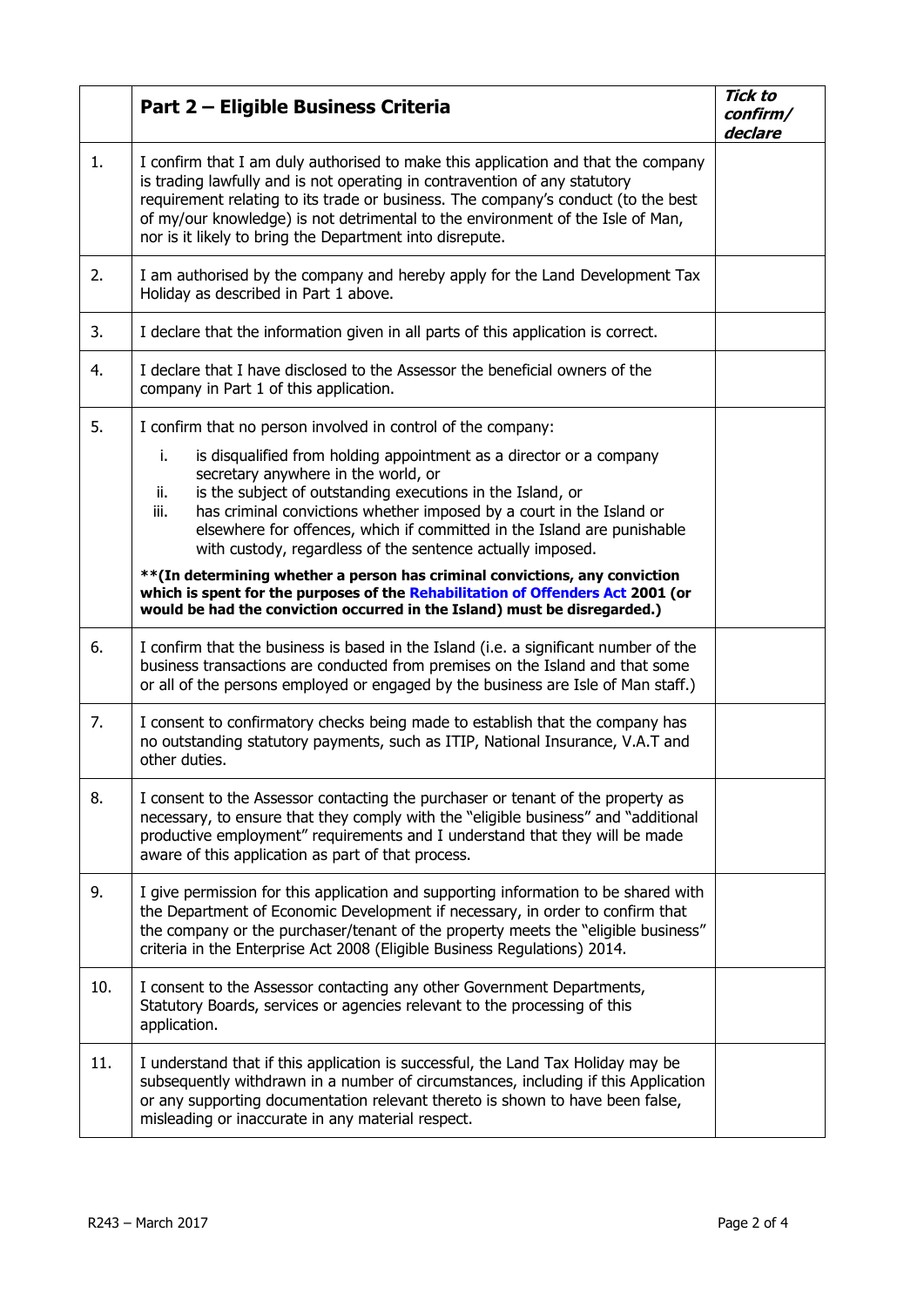| 12. | I agree that the company must comply with all statutory reporting, filing and<br>payment obligations regarding income tax (including ITIP, subcontractor and<br>other deductions at source), national insurance and VAT for the duration of the<br>Land Tax Holiday and understand that the holiday will be withdrawn if the<br>company does not comply.                                                             |       |
|-----|----------------------------------------------------------------------------------------------------------------------------------------------------------------------------------------------------------------------------------------------------------------------------------------------------------------------------------------------------------------------------------------------------------------------|-------|
| 13. | I understand and permit that the information I provide on and with this<br>Application will be used by the Assessor of Income Tax in accordance with the<br>Income Tax Acts and the Data Protection Act 2002.                                                                                                                                                                                                        |       |
|     | Signed:                                                                                                                                                                                                                                                                                                                                                                                                              | Date: |
|     | Name in Block Capitals                                                                                                                                                                                                                                                                                                                                                                                               |       |
|     | Director                                                                                                                                                                                                                                                                                                                                                                                                             |       |
|     | For the purposes of this Application:                                                                                                                                                                                                                                                                                                                                                                                |       |
|     | "The Assessor" means The Assessor of Income Tax<br>"The Department" means the Department of Economic Development<br>"Isle of Man Staff" means persons resident in the Island who:                                                                                                                                                                                                                                    |       |
|     | a) are Isle of Man workers within the meaning of the Control of<br>Employment Act 2014;<br>b) hold valid Isle of Man work permits under that Act; or<br>c) are subject to conditions or restrictions on their employment in the<br>Island by virtue of the Immigration Act 1971 (of Parliament) as that Act<br>applies in the Island, and are employed there in conformity with those<br>conditions or restrictions. |       |

Further information regarding the conditions for the Land Development Tax Holiday can be found in Practice Note 192/16 "Land Development Tax Holiday" which is available on the Practice Notes page of the Division's website.